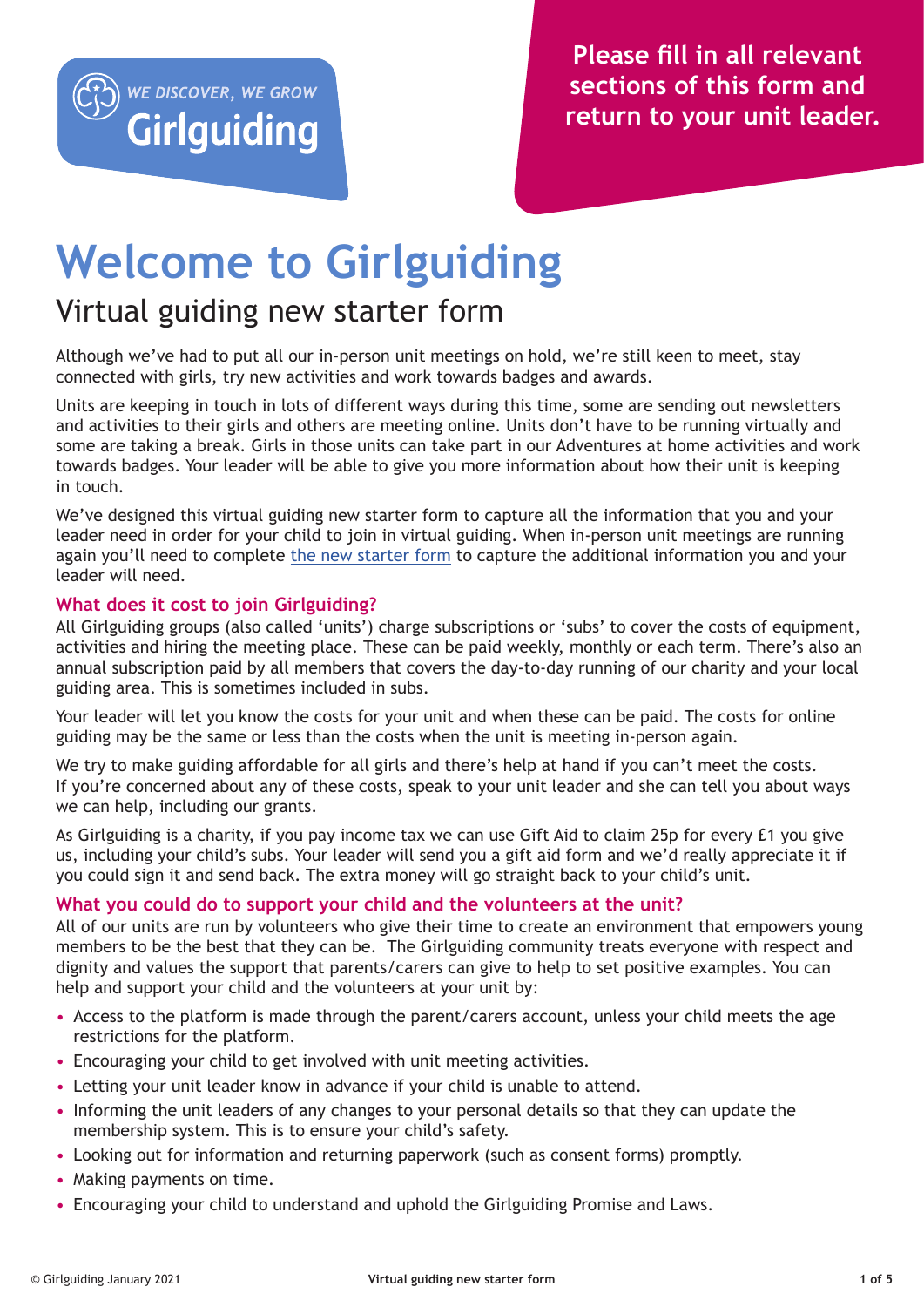# **This page is to be filled out by the leader**

#### **Unit details**

| Unit name                                 |  |
|-------------------------------------------|--|
| Meeting platform eg<br>newsletter or Zoom |  |
| Meeting day/time                          |  |
| Unit email                                |  |
| Facebook/twitter                          |  |

#### **Unit subscription details**

| How often it is paid                         |                 |                 |                                                                     |
|----------------------------------------------|-----------------|-----------------|---------------------------------------------------------------------|
| How much                                     |                 |                 |                                                                     |
| This unit subscription                       | <b>Includes</b> | <b>Excludes</b> | Partly pays for   the Girlguiding annual<br>membership subscription |
| You can pay it by<br>(insert payment method) |                 |                 |                                                                     |

#### **Leaders**

| Unit main contact      |  |
|------------------------|--|
| Phone number(s)        |  |
| Email                  |  |
| Unit secondary contact |  |
| Phone numbers(s)       |  |
| Email                  |  |

#### **Area support**

Your child's unit is part of a wider Girlguiding family

| Her unit is part of | District/Division |
|---------------------|-------------------|
| l This is within    | County            |
| In                  | Country/ Region   |

We take your concerns seriously. If you ever need to talk about an issue with someone other than your unit leader contact the local commissioner in the first instance, or our national support team through our website: [girlguiding.org.uk](http://girlguiding.org.uk)

| 'Name        |  |
|--------------|--|
| Phone number |  |
| Email        |  |

# **Buying guiding uniform, gifts and resources**

You can buy your guiding essentials online at [girlguidingshop.co.uk](http://girlguidingshop.co.uk)

To order by phone from your latest Guiding Essentials catalogue call 0161 941 2237.

For any buying queries please email us at mailto:[tradingshop@girlguiding.org.uk](mailto:tradingshop%40girlguiding.org.uk?subject=)

To find your nearest Girlguiding or volunteer shop ask your leader, call 0161 941 2237 or visit [girlguidingshop.co.uk > Shop Locator.](http://girlguidingshop.co.uk > Shop Locator)

Please be aware that your order may be delayed during this time, check the online shop for more details.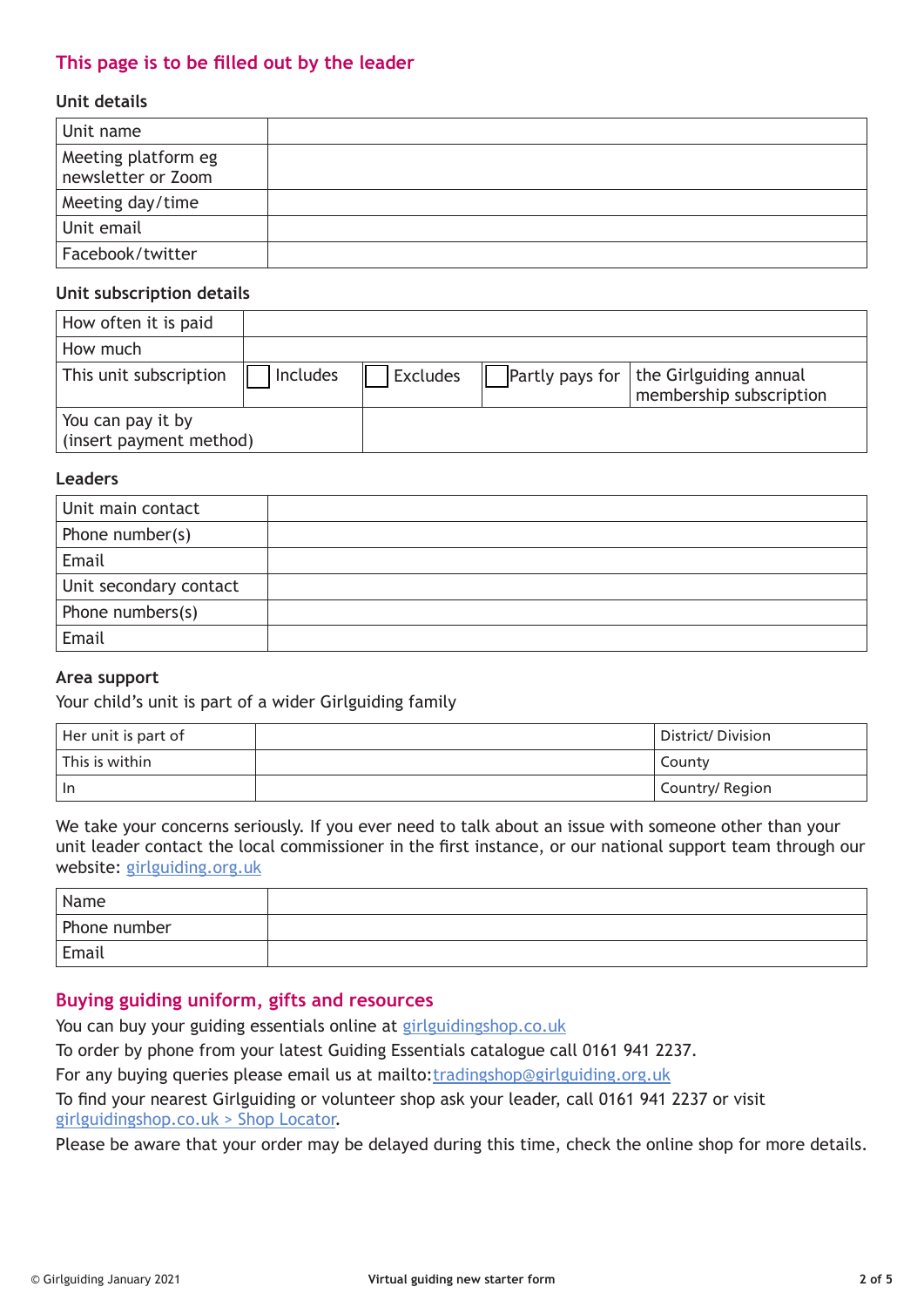# **This page is to be filled out by the parent/carer or young member over 14**

#### **Essential information**

It's essential the information we collect, store and use for your child's membership is accurate.

| Membership number |  |
|-------------------|--|
| Name              |  |
| Surname           |  |
| Preferred name    |  |
| Date of birth     |  |
| School            |  |

#### **Parent/carer details**

This must be the person who has legal responsibility for this member. This person must sign this form and the virtual meeting consent form (if applicable). If this person is not the person who will supporting this member through virtual guiding you need to ensure that the leader knows this before the first meeting.

| Name                             |  |
|----------------------------------|--|
| Relationship to the young member |  |
| Address                          |  |
| Landline                         |  |
| Mobile number                    |  |
| Email                            |  |

#### **Emergency contact details**

This is the person to contact if the parent/carer above is not available. They should live at a different address to the member. This is in case there was an emergency happening at the member's home.

| Name                             |  |
|----------------------------------|--|
| Relationship to the young member |  |
| Address                          |  |
| Landline                         |  |
| Mobile number                    |  |

#### **Additional information request**

To ensure your child is able to participate and enjoy a range of guiding opportunities during her membership, we ask that you complete the following health information

Do you consider your child to be disabled or to have a health condition? This could include physical impairments, learning difficulties or disabilities, mental health problems, sensory impairments, or any other medical conditions. If your child would benefit from adjustments in order to help her participate in guiding, please speak to your unit leader or contact [infoteam@girlguiding.org.uk](mailto:infoteam%40girlguiding.org.uk?subject=) for more information.

| Disabilities or health<br>conditions |  |
|--------------------------------------|--|
|                                      |  |
| Allergies                            |  |

**Once completed please ensure that the information on this page is recorded on GO. Paper copies must be securely destroyed**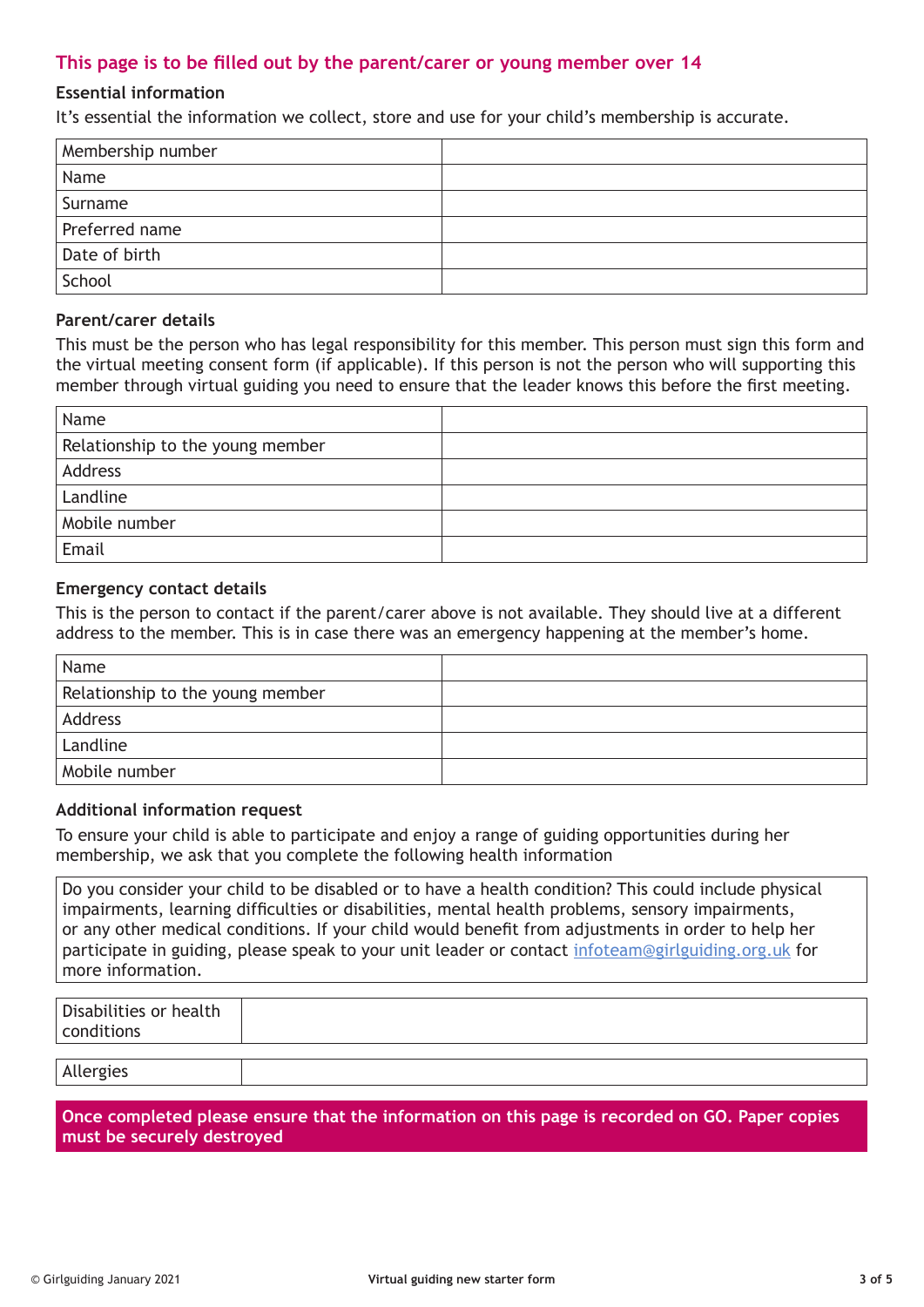# **Photo permission**

We sometimes take photos and/or videos during our activities. Please indicate below your preference for the way in which we can use the photos of your child. If you are over 14 please complete this section yourself.

[a] | 'Photos/videos can be shared and published and used for marketing - this means I am happy for photos, videos, storytelling and other visual and audio content of my daughter to be taken/collected, used for promotional and marketing purposes, published in public-facing media and shared within Girlguiding and with partners and local newspapers'.

[b]  $\Box$  'Photo/videos can be used for unit use only- this means I am happy for photos, videos, storytelling and other visual and audio content of my daughter to be taken/collected, used as a record of unit activities, not published in any public-facing media and not shared outside the unit'.

 $[c]$  'Do not take photo/videos - this means I do not want photos, videos, storytelling and other visual and audio content featuring my daughter to be taken'.

Photo/video permissions differ for large scale events (where over 100 participants are present). Consent forms will state clearly if an event is large scale, and will request parent/carer to tell Leaders if they do not wish photos/videos of their child to be taken at the event.

# **Communications**

To deliver good quality guiding, local leaders will need to communicate with members or young member's parent/carer. We need to be able to tell you the information, that you need to know, so together we can participate in great local guiding. The unit leader may also need to contact you about any last-minute changes to our plans. Please speak to your unit leader to find out more.

# **Phone numbers**

I am happy for my child's leader to store my telephone number on her personal mobile phone

|           | __ | NH |
|-----------|----|----|
| __<br>$-$ |    |    |

# **Confirmation**

#### **Parent/carer confirmation**

I confirm that the information that I have provided for this form is correct at the time provided and that I have read the information about supporting my child and the unit volunteers. I understand that the Girlguiding community treats everyone with respect and dignity and I understand my role in helping to uphold the values of Girlguiding.

| Name of young member |  |
|----------------------|--|
| Signature            |  |
| Date                 |  |

#### **Rangers -** additional confirmation for members over 14

I confirm that the information that I have provided for this form is correct at the time provided. I am happy for Girlguiding to contact me in the ways I have indicated above. I understand that the Girlguiding community treats everyone with respect and dignity and I understand my role in helping to uphold the values of Girlguiding.

| Name                 |  |
|----------------------|--|
| Signature            |  |
| Date                 |  |
| <b>Email address</b> |  |

Please fill in all relevant sections of this form and return to your unit leader.

- This can be done by email please type your name in the signature box, a physical signature is not necessary.
- You (parent/carer) must return this form to the leader from the email address you have written above.
- If your child is over 14 and has completed their own confirmation you must copy them into the email when you send the form back to the unit leader.

**Once completed the information on this page should be kept in a secure location for the duration of membership + 1 year**